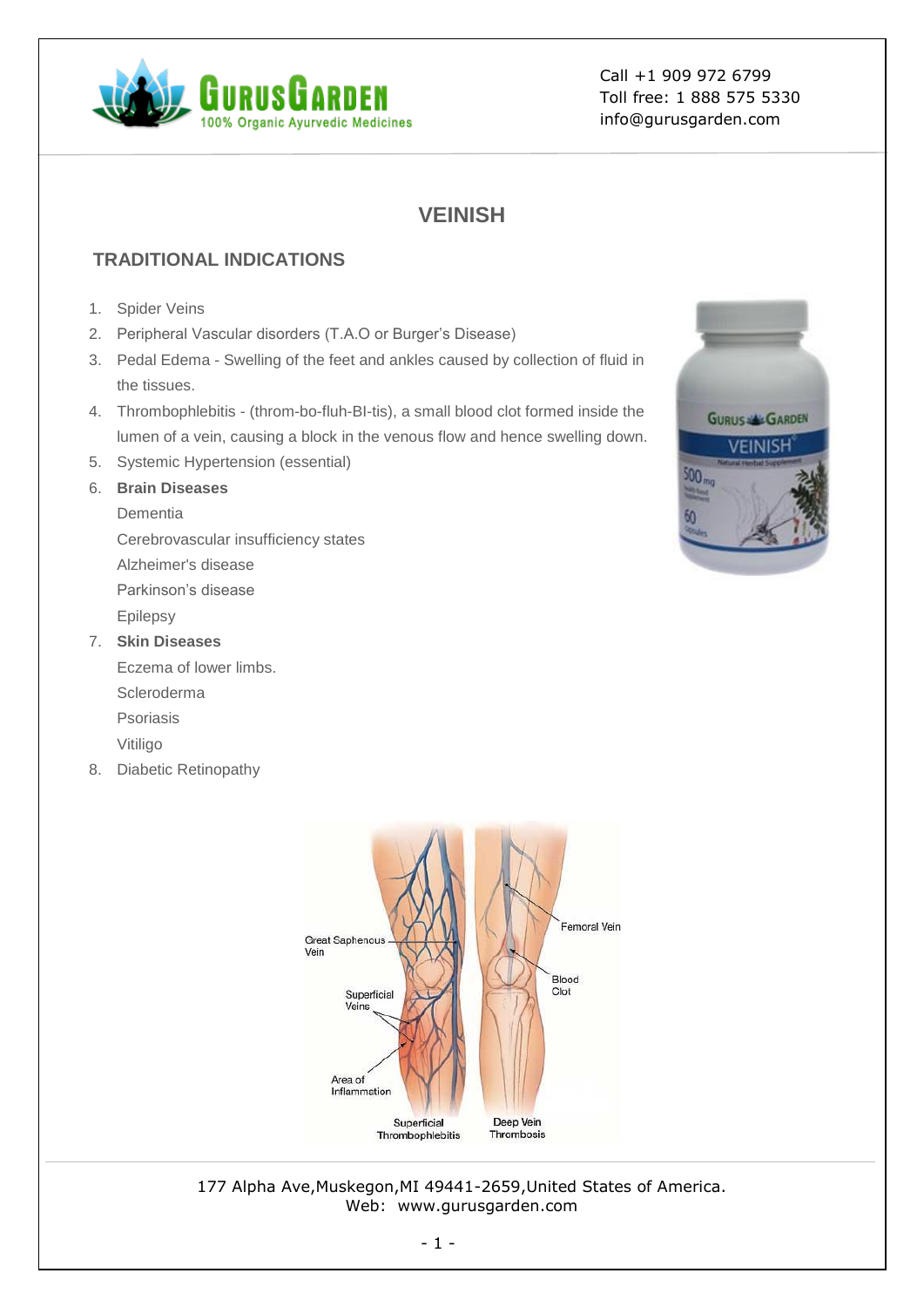

How it works: -

While taking the food supplements **VEINISH** with **VASKO**, it helps Venous and arterial endothelial fatty deposits dissolved and the damaged valves in veins (failed to hold the blood leaking backwards) get repaired to regain the tensile strength. Fresh collagen fibers are laid down parallel to the old ones and new connective tissue is formed in the valves. The new endothelium grown will contribute the strength enough to have sufficient tensile strength to hold venous blood at compartments against the gravity. In arteries also repair of the endothelium after dissolving the fatty deposits is happening. The same way in lower limb arterial narrowing (Burger's Disease) that ends in gangrene is also reversible with help of **VEINISH** with **VASKO**.

**VEINISH** and **VASKO** is a non-invasive and safer way compared to the surgical stripping off the varicose vein treatment or modern treatment of intravenous lacer therapy.

**VEINISH** improves the blood perfusion to the brain as it regains the healthy endothelium of vessels to increase its nitric oxide output. This paves the way to increase neuronal metabolism and balanced neurotransmitter state. That helps reversal of brain degenerative diseases like dementia, Alzheimer's and Parkinson's diseases.

**VEINISH** helps to improvise the skin health by stimulating new Glycosaminoglycans and collagen in the layers. And also stimulates immunity with augmented blood perfusion to the skin layers. Once venous flow improves, dependant eczema reverses. This effect helps reversing chronic eczema and scleroderma. Moreover, it helps for wound healing with good quality scar formation in the varicose ulcer and eczematous ulcers.

**Side effects: -** There are no known side effects.

**Recommendations:** We recommend taking **VEINISH** along with **VASKO** for best result.

## **ABOUT VEINISH**

**VEINISH** is an Ayurvedic preparation that has been used for more than 250 years and time tested by Chavarcode Ayurvedic physicians. **VEINISH** has been used for generations and by thousands of people. This natural herbal formula is made without any added chemicals or preservatives.

**VEINISH** is a holistic herbal formula that works at so many levels and helps many diseases at the same time by enhancing your own system.

Varicose veins of lower limbs are very common in older people, especially in women. In the modern medicine, there is no effective therapy available so far except stripping of the veins surgically and Sclerotherapy, Laser surgeries, Catheter-assisted procedures and Ambulatory phlebectomy etc.

The venous system of legs suffers gravitational pooling of blood and its antigravity strain on the vein walls. This can cause damage to its vessel wall and valves, resulting in tortuous varicose veins. **VEINISH** has the properties to help reverse the said venous changes. Venous thrombosis associated with inflammation of its intimal layer (thrombo-phlebitis) is reversible. Moreover pedal edema disappears once the venous insufficiency is corrected. Best results for varicose veins, it is recommended to take **VASKO** along with **VEINISH**.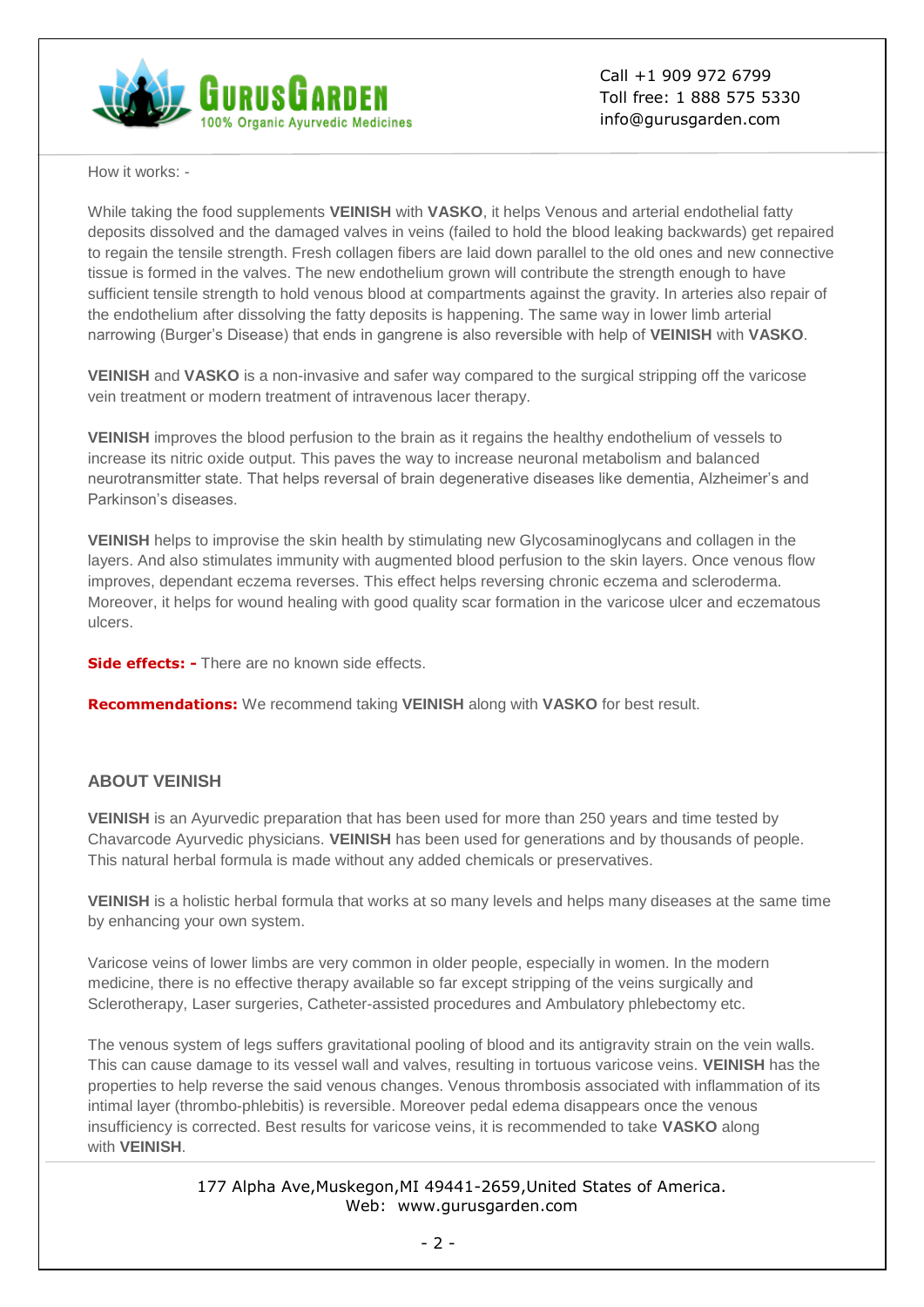

**VEINISH** sharpens memoryand concentration. The neuronal activity is enhanced as **VEINISH** improves blood circulation in the brain. This helps reversal / prevention of neuronal dysfunctions like dementia, Parkinson's and Alzheimer's disease, Epilepsy etc.

**VEINISH** has positive skin effects. It augments blood perfusion in all layers. Immunoglobulin secretion is more and so infections are kept away. The pigmentation and elasticity of skin is regained to normal. Any ulceration of skin is easily healed with **VEINISH.**

**VEINISH** can reverse systemic high blood pressure as it relaxes the smooth muscles of arterioles and regains elasticity of the hardened vessels by laying new collagen to the walls.

#### **DOSAGE and DIRECTIONS**



1 Capsule every 12 hours at empty stomach with lukewarm water alone with **VASKO**. Take food after 45 minutes for best result.

**VEINISH** works with our herbal supplement **VASKO** for better result. We recommend **VEINISH** should be taken alone with **VASKO**. Take optimum water to enhance elimination of released metabolic toxins from the body.

**Please read Healing Crisis for more information**.

## **INGREDIENTS**

| <b>Supplement Facts</b><br>Serving Size: 1 Capsule (500 mg)<br>Servings per container: 60 |           |        |
|-------------------------------------------------------------------------------------------|-----------|--------|
| Each Serving contains                                                                     |           | %DV    |
| Centella Asiatica                                                                         | $200$ mg. | $\ast$ |
| Emblica Officinalis                                                                       | 100 mg.   | $\ast$ |
| Hemidesmus Indicus                                                                        | $100$ mg. | $\ast$ |
| Curcuma Longa                                                                             | $100$ mg. | $\ast$ |
| * Daily value (DV) not established.                                                       |           |        |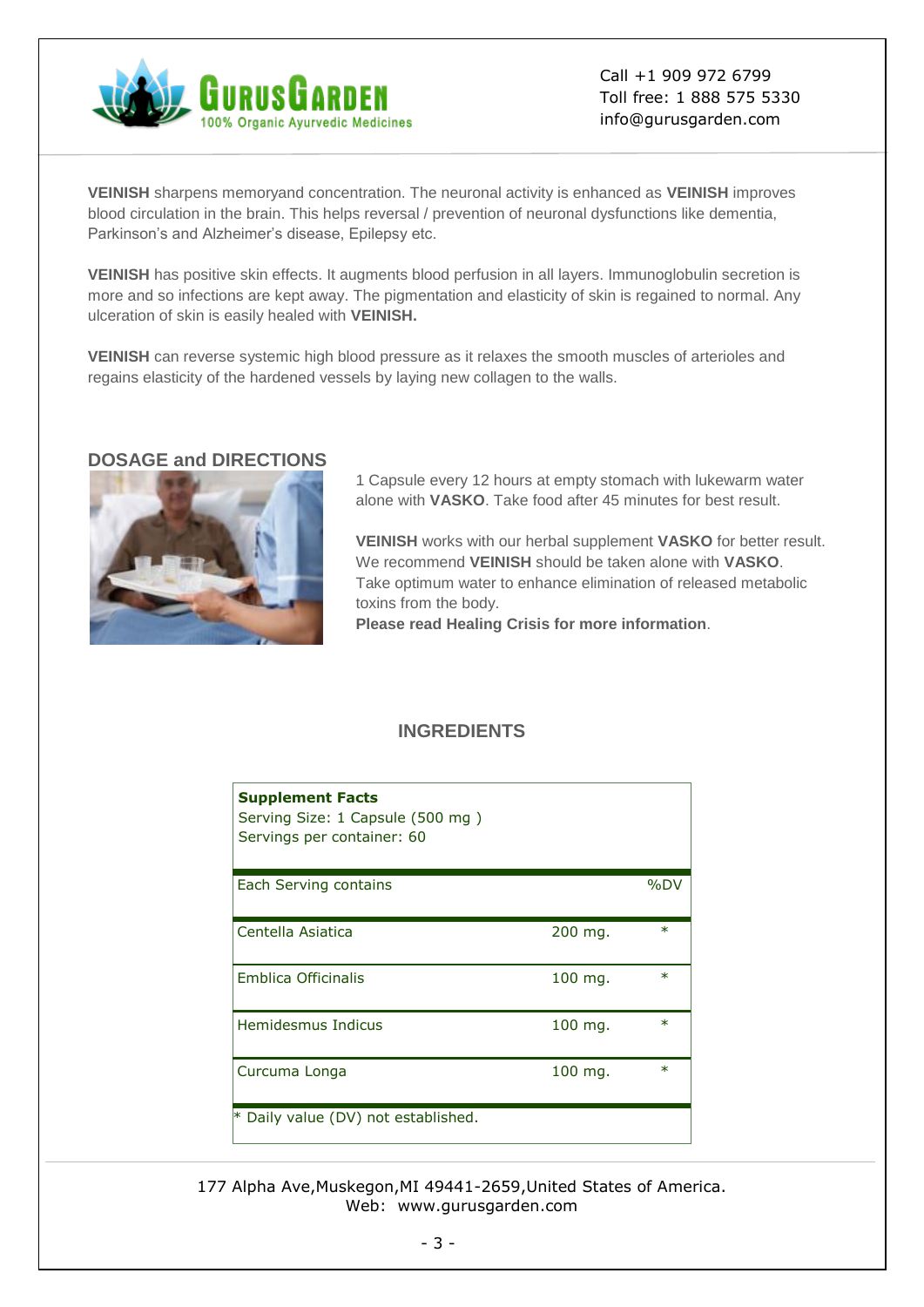

**1) Centella Asiatica** also known as centella and Indian Pennywort, is a creeping vine found growing in tropical and subtropical climates. It has been used for thousands of years in Ayurvedic medicine to improve memory and maintain a healthy central nervous system, and recent clinical studies support this tradition. When blood vessels lose their elasticity, blood pools in the legs and fluid leaks out of the blood vessels, causing the legs to swell (venous insufficiency). In a study of 94 people with venous insufficiency, those who took centella reported a significant improvement in symptoms compared to those who took placebo. In another study of people with varicose veins, ultrasound examination revealed improvements in the vascular tone of those who took this herb.



Centella protects the blood vessels that supply oxygen to the brain, which helps increase the brain's oxygen supply. Clinical studies have shown that this improves concentration; in one study students test scores improved after taking centella. This plant has also been shown to have a calming effect on individuals prone to anxiety, and may also be useful in individuals suffering from depression.

Studies suggest that centella can be an effective treatment for other skin disorders as well. In one study, participants suffering from scleroderma (a condition that causes tissues to harden) reported that taking 20 milligrams of centella asiatica extract three times a week made their joints and skin more flexible.

Glycosaminoglycans are also needed to strengthen the connective tissue that surrounds the veins of the legs, and numerous studies have shown that this herb is an effective treatment for leg pain and swelling in people that suffer from varicose veins and chronic venous insufficiency (CVI). Additionally, studies have shown that centalla lowers blood pressure, which may be helpful to both people with CVI and people struggling with high blood pressure.

2) **Emblica Officinalis** is known for its abundant vitamin C that is held to withstand even at high degrees temperatures. The role of vitamin c in the collagen formation is inevitable. The abundant tannins in this fruit protect the stomach and liver. The micronutrients like zinc, chromium, ferrous iron, and phosphorus are essential for vibrant health.



3) **Hemidesmus Indicus** roots contain essential oils, coumarin, glycosides, tannins and resins. The phytosterols gives skin a cooling effect and immunocompetence. It is soothing to brain and gives relaxing effect. Blood pressure lowering is an added effect.

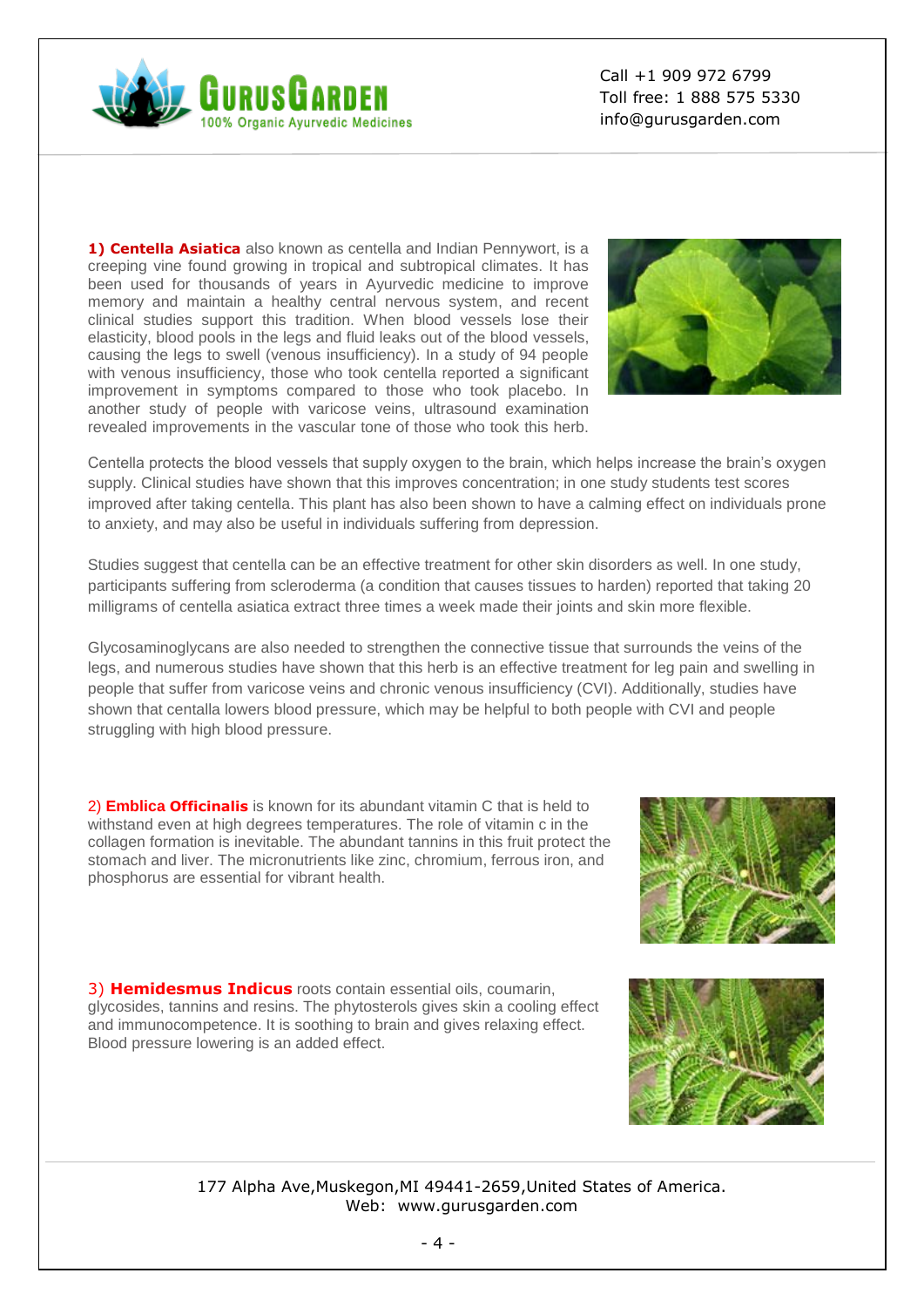

**4) Curcuma Longa -** The yellow pigment in the rhizome has abundant anti-oxidants and bio-flavones. It is anti-cancer and is important in the brain neuronal metabolism. It can help the liver in detoxification. Curcumin is the major ingredient.



## **TESTIMONIALS**



## **VARICOSE VAIN AND HIGH BLOOD PRESSURE**

I am a 42 year old female. I suffer from high blood pressure and very bad varicose veins in both of my legs. I've been on medication for high blood pressure for years my blood pressure has been under control because of it but the side effects are horrible, not to mention the damage this is all doing to my liver.My varicose veins have never gotten better despite several meds I've taken. As a matter of fact they have continued to get worse and more painful. My Doctor advised me to have surgery to "Strip the veins" and remove them. Just the thought of it is terrifying. I kept putting it off because I know people that have had this done and they don't sedate you. I've heard that it's very painful. One of my relatives advised to try **VASKO** and **VEINISH**, are all natural product. So I went to the internet and ordered a 3 month supply and started taking it immediately. Three weeks later I noticed my varicose veins started disappearing. It was unbelievable! After 2 months I had my blood work done and my doctor asked me what I had done differently to bring my high blood pressure back to normal? I told him about **VASKO** and how much it had helped me. The second month on your product, the swelling in my feet and legs were gone. I was able to wear my shoes again. It is 3 months later now and I'm still taking your product. My doctor advised me to stop taking my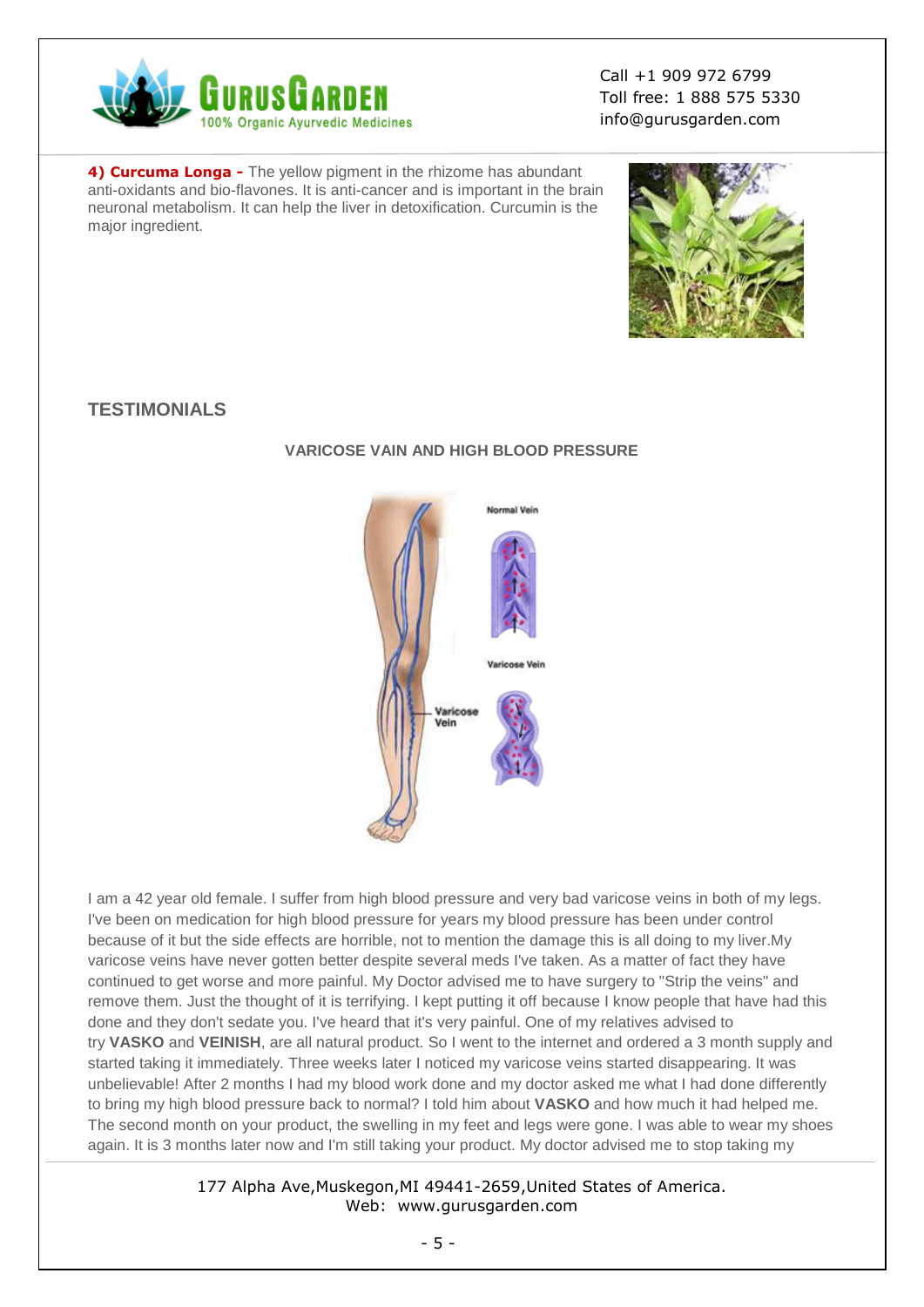

prescription high blood pressure medication because I no longer need it thanks to you. Now I can walk freely and stand for long periods of time with no problem. Thank you and your company for this wonderful herbal product. It has really changed my life. It has saved me from the surgery that I was so afraid of. I am still taking **VASKO** and **VEINISH** because I don't want to have to take any more prescription medicine or ever need to have surgery on my veins. Thank you so much!

SusannaLipsky Fort Pierre, South Dakota



**BLOCKED ARTERY**

I was diagnosed with Coronary artery blockage and I was very scared. My Blood cholesterol triglycerides were very high. I have had problems walking for a long time because I was short of breath. I was told by my doctor that I needed bypass surgery after my results came back from an angiogram. I immediately began my search for an alternative to the bypass surgery. My close friend had been telling me for some time about your herbal supplement **VASKO** but I wasn't sure what to make of it and had always been skeptical of non prescription meds. He strongly recommended it to me so many times that when I started searching for alternatives I thought of your product right away. I had nothing to lose. I placed an order and had it shipped the fastest way possible. On the website I also read about another product you offer called **VEINISH**. The site specifically stated that it helps to unblock any blocked arteries. I had an email consultation with the herbalist at the website and he recommended that I take both **VEINISH** and **VASKO** together for a trial period of three months.

Within 3 weeks of taking both supplements, I noticed a lot of changes in my overall health. I suddenly had the strength to walk much better and for longer periods of time than I had been able in a very long time. I could even handle staircases, which I could not believe, without symptoms. I was getting better day by day. I placed another 3 month order right away , after realizing how much this product was helping me

I really cannot believe I am saying this but, now that your products are part of my daily life, I do not experience any discomfort, chest pain or breathing difficulty at all. It is just baffling to me. After 6 months when I went to my doctor for a checkup, the doctor was just astonished at my improvement. The results of my blood work were 90% normal. The doctor was speechless! The bad cholesterol had gone way down, and the good cholesterol had gone way up. My Triglycerides were actually normal! I don't know what to say. How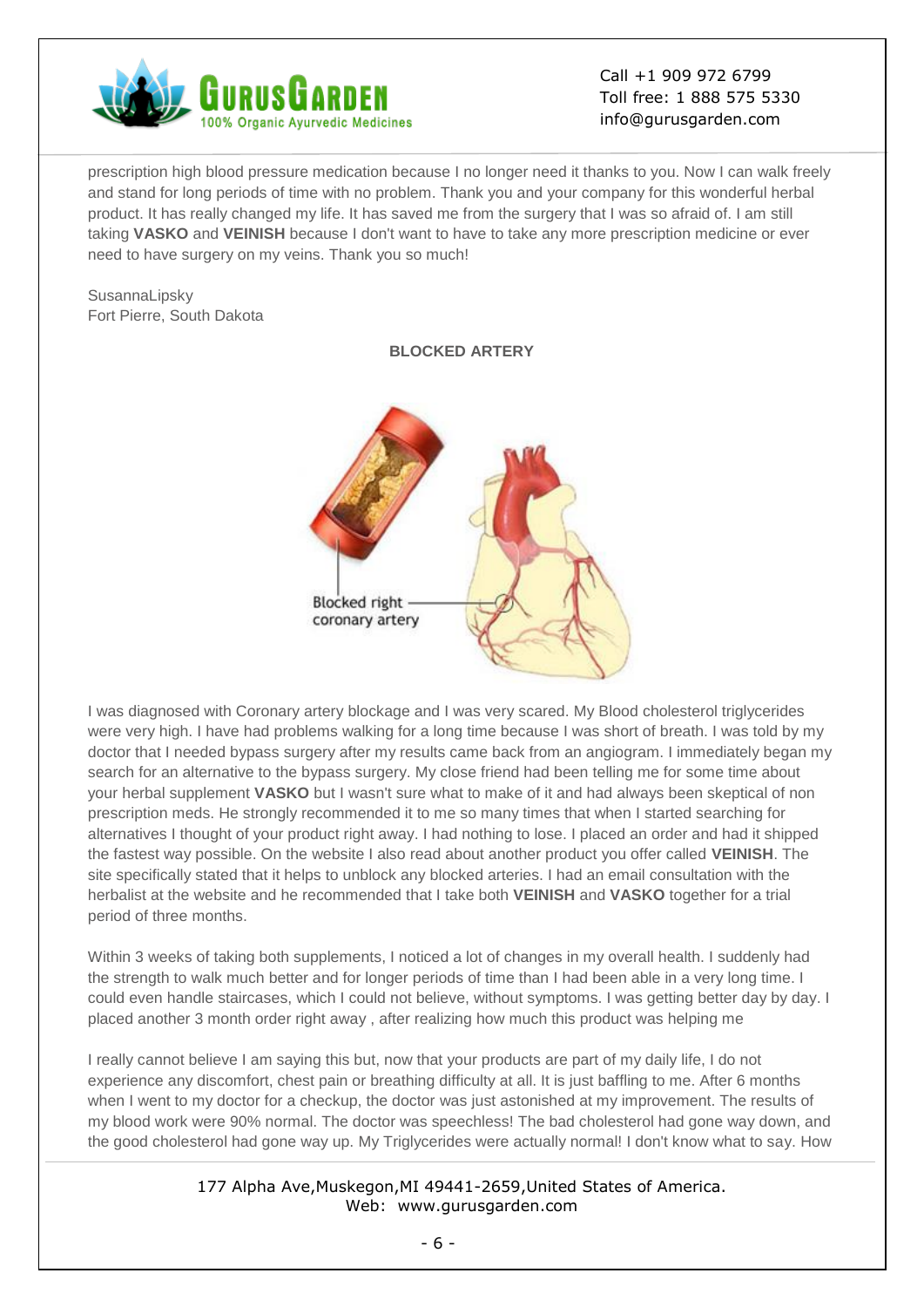![](_page_6_Picture_0.jpeg)

can I possibly express my gratitude to you for saving my life?

My doctor wants to do another angiogram to be sure but I told him to wait for another 3 months. I plan on continuing **VASKO** and **VEINISH** and then having my follow up angiogram after an additional 3 months on your products.

The herbs you supplied are well worth the money I paid and more. There is really no way of putting a value on what you've done for me. I am so grateful! I will be a lifelong customer and recommend you to everyone I know. I don't think I will ever be in danger of having bypass surgery again thanks to you.

Johnson Levenson Sacramento, California

![](_page_6_Picture_6.jpeg)

**VARICOSE VEIN**

I am a 43 yrs old woman with terrible, large bulging varicose veins inmy right leg and smaller ones, as well as spider veins all over my left leg. My doctor suggested laser surgery, as it was the only treatment he knew to work.

My friend at the office told me that her neighbor had the same condition and cured it totally without surgery, using an herbal formula that she bought online. The next day she gave me the website address and we checked it out together in the office. I contacted the company and spoke to your herbalist. He advised me to take **VEINISH** and **VASKO** for a six month period of time. Initially I was a bit skeptical and wanted to see the result before I ordered that much of it. So I tried a 3 month supply at first. I ordered both herbal supplements.

After 2 weeks, this stuff blew me away! I thought I was seeing things. The huge painful veins were just disappearing. I really could NOT believe it. I then placed my second order for another 3 months. By the end of the next 3 months on your supplements, there were barely any visible marks or any evidence of the bulging veins that were once there. However, the herbalist was right when he said that the spider veins would take longer to vanish. So I am still taking **VENISH** and **VASKO** as the company herbalist advised.

These herbs are really marvelous! I have recommended them to many of my female friends and relatives with the same problem. This company has many miraculous supplements and I come here now for any health issue that I have. I feel better than I ever have in my whole life!